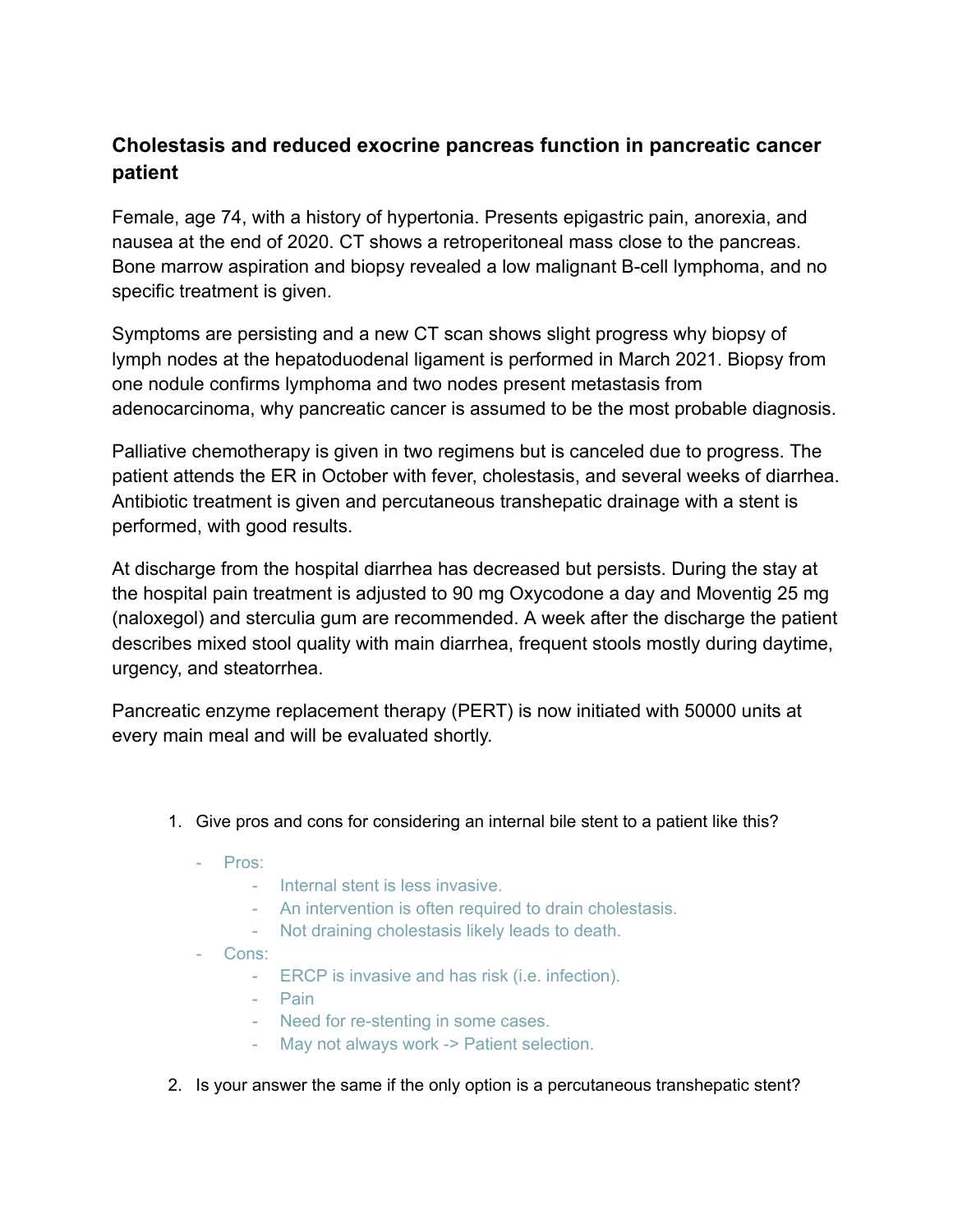PTC is a hassle, but then, what are the patient's wishes?

- 3. Reflect on the use of PERT. When do you consider using PERT?
	- When the patient has a proven, symptomatic exocrine deficiency of the pancreas (for example, measured by a stool sample and the diarrhea persists) and they are motivated for the treatment and dietician consultation.
- 4. Is pancreatic exocrine insufficiency common in pancreatic cancer patients?
	- It feels more common than the statistics claim; ; (over 65% but not necessarily 100%).

## **Inoperable ileus**

Woman 52 years old

Lives alone in an apartment. 2 children in their 20`s.

Cancer in coecum with perforation -- 2017

Peritoneal carcinomatosis- HIPEC 2019- Surgical complication with injury of the bladder

- resulting in bilateral nephrostomy and Hartmann's procedure.

Gastroscopy Nov - 20 shows an ulcer. Biopsy - adenocarcinoma

Ileus again in May, laparotomy showed total adherence of the bowel. Got a new loop ostomy.

Later same month: No feces production from the ostomy.

CT scan again shows ileus of the small intestine.

Lots of nausea and abdominal pain - got a NG tube and opioids both sc and transdermal. Tried several Small Bowel Follow-through with gastrografin without effect. Pain in the epigastrium. Treated with Somac 40-80 mg /day and Gaviscon.

Pain treatment: Fentanyl transdermal, morphine and oxycodone iv, sc Catapresan (clonidine), and EDA

Comprehensive cancer in the abdomen and prior massive surgery makes further surgery, not an option.

Sc "Ileus pump" is started with haloperidol, ketamine, midazolam, and morphine. Another pump with scopolamine.

Ondansetron and diazepam as needed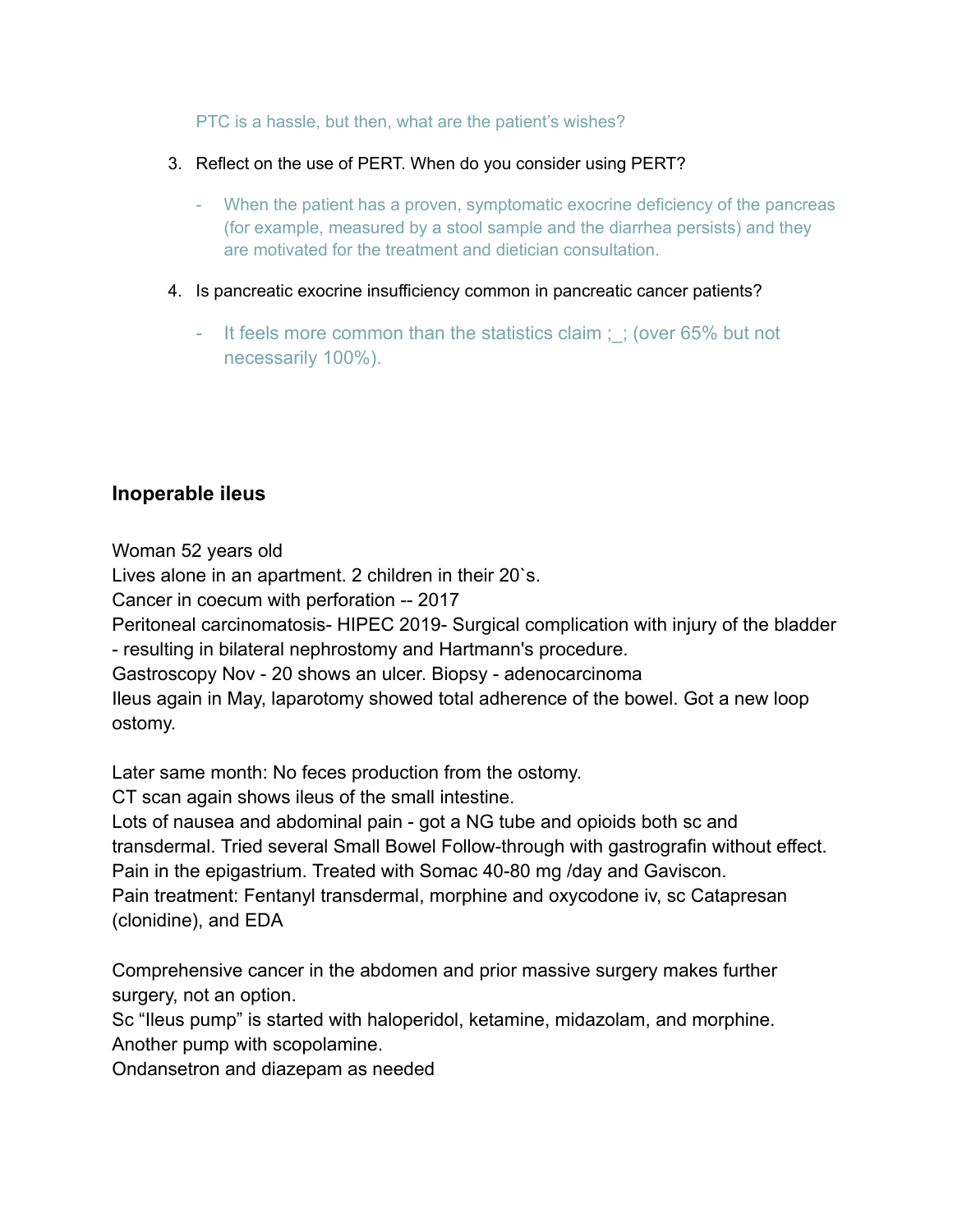A week later a lot of bile-colored fluid comes from the ostomy and the state of ileus is cured.

Later the same day scopolamine, Catapresan (clonidine), and EDA is deprescribed

- 1. What is your approach to a patient presenting with an inoperable ileus?
	- Alleviate the symptoms, try to stimulate bowel functions unless complete ileus, octreotide to stop fluid production, corticosteroids and PPI. We may contemplate nasogastric tube or PEG.
- 2. What diagnostics are in place, first-line treatment? How do you proceed?
	- How did we discover the ileus? CT? Small bowel followthrough?
- 3. What do you typically put in your "ileus pump?"
	- See question 1. Also haloperidol, oxycodone / morphine, midazolam or benzodiazepine, butylscopolamine / Buscopan.

## **Fluids and nutrition for a patient with ovarian cancer and ileus**

The patient is a woman in her sixties with metastatic ovary cancer. She lives alone in an immaculately clean apartment – she cares about appearances. Her husband is elderly and lives in a residential home, where she visits every day. They have no children.

At first contact with the team, she is hospitalized after yet another bout of partial bowel obstruction. Her pain is controlled, she drinks fluids and gets artificial nutrition every other day. She has a colostomy after her initial surgery, and she is very thin. Whenever she tries eating anything she has colicky pains.

The next time we see her, on an acute call, she is at home. The night has been awful with pains and vomiting. Her belly is bloated, and her bowel sounds sharp. All medication was changed to the intravenous route, and she was given Octreotide. Parenteral nutrition was switched for glucose, and we planned for a new visit the next day. Then she was better, and her bowel sounds normal. There was fluid in the colostomy bag. We gave her Ringer-Acetate in the daytime and glucose at night and restarted Primperan.

Things remained calm for a few weeks. She went back to parenteral nutrition every other day and no Octreotide. She drank bouillon and visited her husband daily.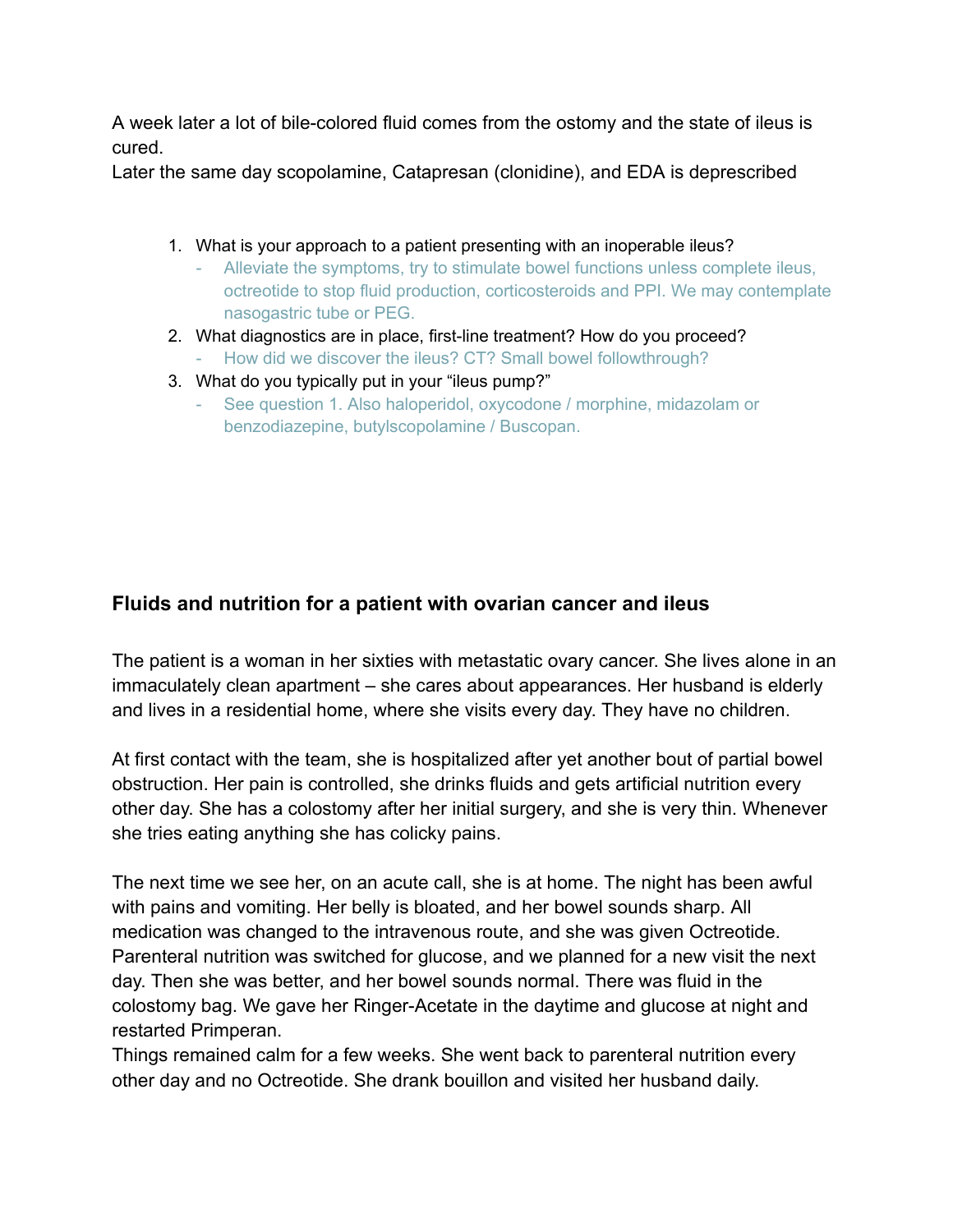Then her pain and vomiting returned. We stopped Primperan and added Octreotide and Buscopan. She was cautioned against taking too much orally. She wanted Ringer-Acetate instead of drinking as was given. A new plateau was reached. Sometimes she vomited but overall Haloperidol gave good symptom control. Her brother was planning a visit from overseas. She was panicky – "I must be well for the visit". They did not know, and she wanted me to warn them of her state. She died the day after they had left.

- 1. Discuss the role of iv fluids in a palliative cancer patient with an inoperable ileus
- 2. Discuss the role of iv nutrition in a palliative cancer patient with an inoperable ileus
- 3. What do you recommend as treatment against colicky pain in inoperable ileus?
- 4. What do you recommend as treatment against nausea in inoperable ileus?
- 5. What do you recommend as medication to reduce vomiting in inoperable ileus?
	- a. (When do you use butylscopolamine, other anticholinergic drugs, and octreotide?)
- 6. Do you have literature or maybe guidelines to support your recommendations under questions 1-5?

## **Cardia cancer and hematemesis**

Man 63 years old, mainly in good health.

Diagnosed with cardia cancer in august 2019. Considered inoperable. Given palliative chemotherapy and radiotherapy due to dysphagia.

In July admitted to the surgical department with melena and hematemesis. CT showed significant progression of tumor and metastases. Ended oncological treatment, received PICC line (central IV catheter) and esophageal stent.

Admitted to hospice for symptom relief and care. Symptoms are nausea, vomiting, and poor appetite. ECOG 2.

Medication: Pantoprazole x 2, Metoclopramide x 3, Paraffin mixt 10 ml x 1,

Natriumpicosulfat 10 dr x 2, Cyklokapron (tranexamic acid) 500 mg x 1 vesp, Paracet x 3 og Fentanyl patch 25 mcg/time.

A few weeks later admitted to a hospital palliative care unit due to increasing pain and a tendency to bloody vomiting at night. Recommended high head position, smaller meals, and Metoclopramide. Hb 8,0. He got a blood transfusion with no effect on his general condition.

Medication changes: Paraffin mixt 10 ml x 2, Natriumpicosulfat 5 dr x 1, Cyklokapron 1000 mg x 2, Fentanyl patch 37 mcg/hour.